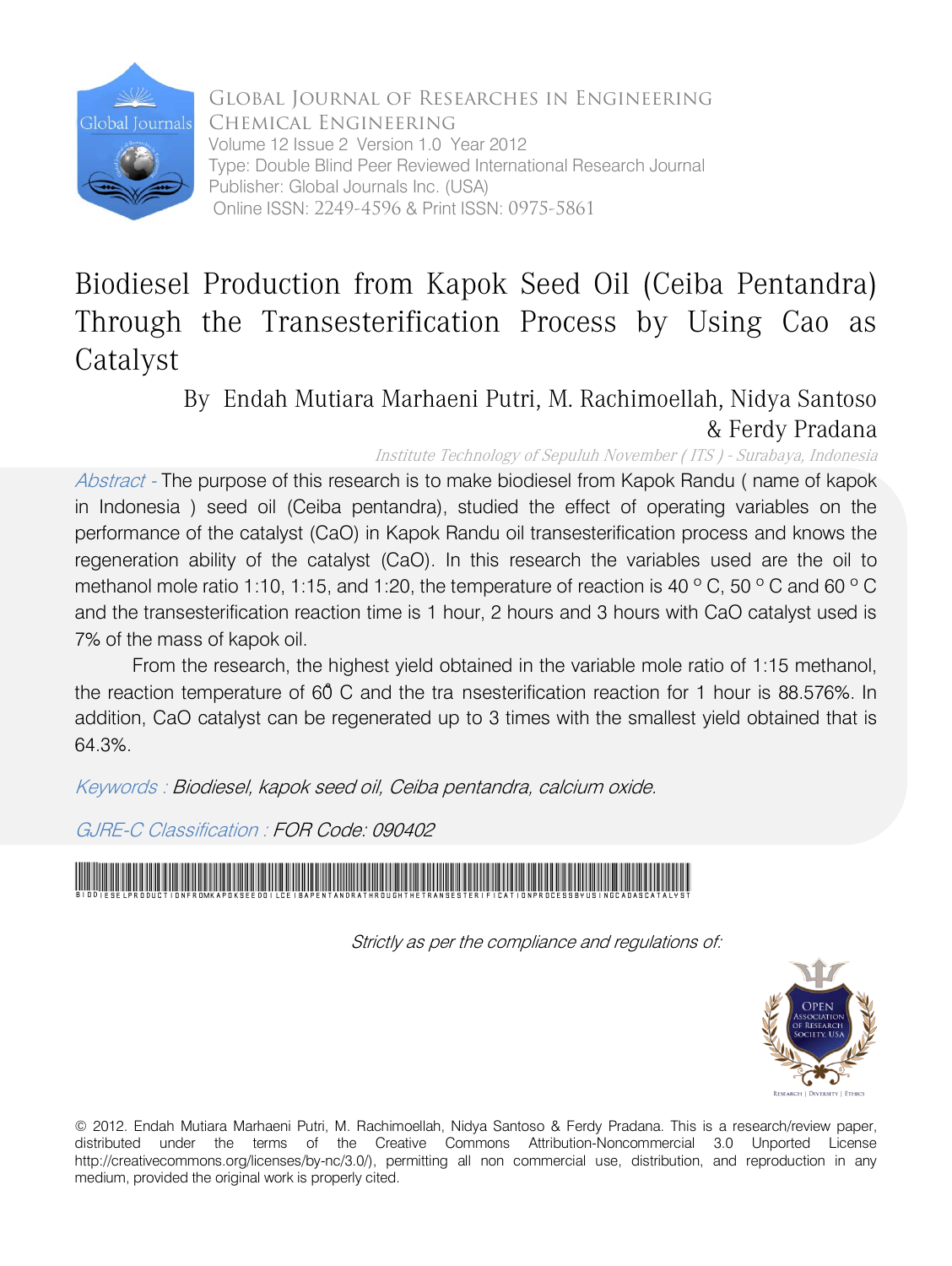# Biodiesel Production from Kapok Seed Oil (Ceiba Pentandra) Through the Transesterification Process by Using Cao as **Catalyst**

Endah Mutiara Marhaeni Putri <sup>α</sup>, M. Rachimoellah <sup>σ</sup>, Nidya Santoso <sup>ρ</sup> & Ferdy Pradana <sup>W</sup>

Abstract - The purpose of this research is to make biodiesel from Kapok Randu ( name of kapok in Indonesia ) seed oil (Ceiba pentandra), studied the effect of operating variables on the performance of the catalyst (CaO) in Kapok Randu oil transesterification process and knows the regeneration ability of the catalyst (CaO). In this research the variables used are the oil to methanol mole ratio 1:10, 1:15, and 1:20, the temperature of reaction is 40 º C, 50 º C and 60 º C and the transesterification reaction time is 1 hour, 2 hours and 3 hours with CaO catalyst used is 7% of the mass of kapok oil.

From the research, the highest yield obtained in the variable mole ratio of 1:15 methanol, the reaction temperature of 60˚ C and the transesterification reaction for 1 hour is 88.576%. In addition, CaO catalyst can be regenerated up to 3 times with the smallest yield obtained that is 64.3%.

Keywords : Biodiesel, kapok seed oil, Ceiba pentandra, calcium oxide.

#### I. INTRODUCTION

owadays, Indonesia's oil reserves are running low, reaching 4 billion barrels, with a consumption of about 1 million barrels a day wadays, Indonesia's oil reserves are running<br>low, reaching 4 billion barrels, with a<br>then Indonesia's oil reserve will be exhausted the next 13 years maximum. Therefore, the role of renewables and gas development should be increased. One of the alternative energy oil and gas interest is biodiesel. Biodiesel is a promising alternative fuel that can be derived from waste oil, animal fat or vegetable oil that has been converted into methyl esters through transesterification with alcohol.

Biodiesel gives less pollution than petroleum fuels and can be re-used without modification to diesel engines. Many materials can be used as a source of biodiesel feedstock,one of them is kapok seed. Kapok seed has the potential to be used as raw material for biodiesel because it has advantages such as containing 40% oil by weight, easy to obtain, and relatively cheap.

Transesterification is the most common method used to produce biodiesel. Transesterification is the reaction of plant oils (triglycerides) with alcohols using alkaline catalyst to produce biodiesel and glycerol. In the transesterification process, homogeneous alkaline catalysts that commonly used are NaOH, and KOH. One of the disadvantages in the use of homogeneous catalysts in the process of biodiesel production is the catalyst can not be re-used or can not be regenerated, because the catalyst is mixed with oil and methanol, and also the process of separating the catalyst from the product is more complex. The use of this homogeneous catalysts are also not environmental friendly because it requires a lot of water for the separation process, because of that, it is developed using solid catalysts in biodiesel production, such as CaO to overcome the lack of homogeneous catalysts.

# II. RESEARCH METODOLOGY

#### a) Degumming Process

Degumming is a separation process of impurities such as latex or oil-slime. Slime composed of phosphatides, proteins, residues, carbohydrates, water and resin, without reducing the amount of free fatty acids contained in the kapok oil because of the gum will cause the emulsion of soap and would interfere the oil refining process [1]. the oil degumming process using  $H_3PO_4$  kapok 0.1% pa oil volume, the reaction for 30 minutes at a temperature of 70 ˚ C.

## b) Esterification Process

Esterification of Free Fatty Acid (FFA) aims to eliminate the FFA in the raw oil. The FFA will be converted into biodiesel. If the FFA levels are too large, it can cause saponification reaction with the catalyst, therefore FFA levels should be kept up to 1% [2]. Esterification using 1%  $H_2SO_4$  mass of oil pa, methanol pa 1:6 mole ratio with oil. Operating conditions: temperature 60˚C and reaction time 1.5 hours.

## c) Catalyst Calcination Process

The calcination process is carried out before the the transesterification process. Because the CaO catalyst will be poisoned by  $CO<sub>2</sub>$  and convert into CaCO<sub>3</sub>, thus reducing its activity as a catalyst.  $CO<sub>2</sub>$  is removed by calcination process on the  $CaCO<sub>3</sub>$  to produce a pure CaO. Calcination is performed at a temperature of 700°C for 2 hours..

ear 2012 Year

2012

Author *α σ ρ Ѡ* : Chemical Engineering Department, Faculty of Industrial Technology, Institut Teknologi Sepuluh Nopember (ITS). Arief Rahman Hakim Street, Surabaya 60111. E-mail : rachim@chem-eng.its.ac.id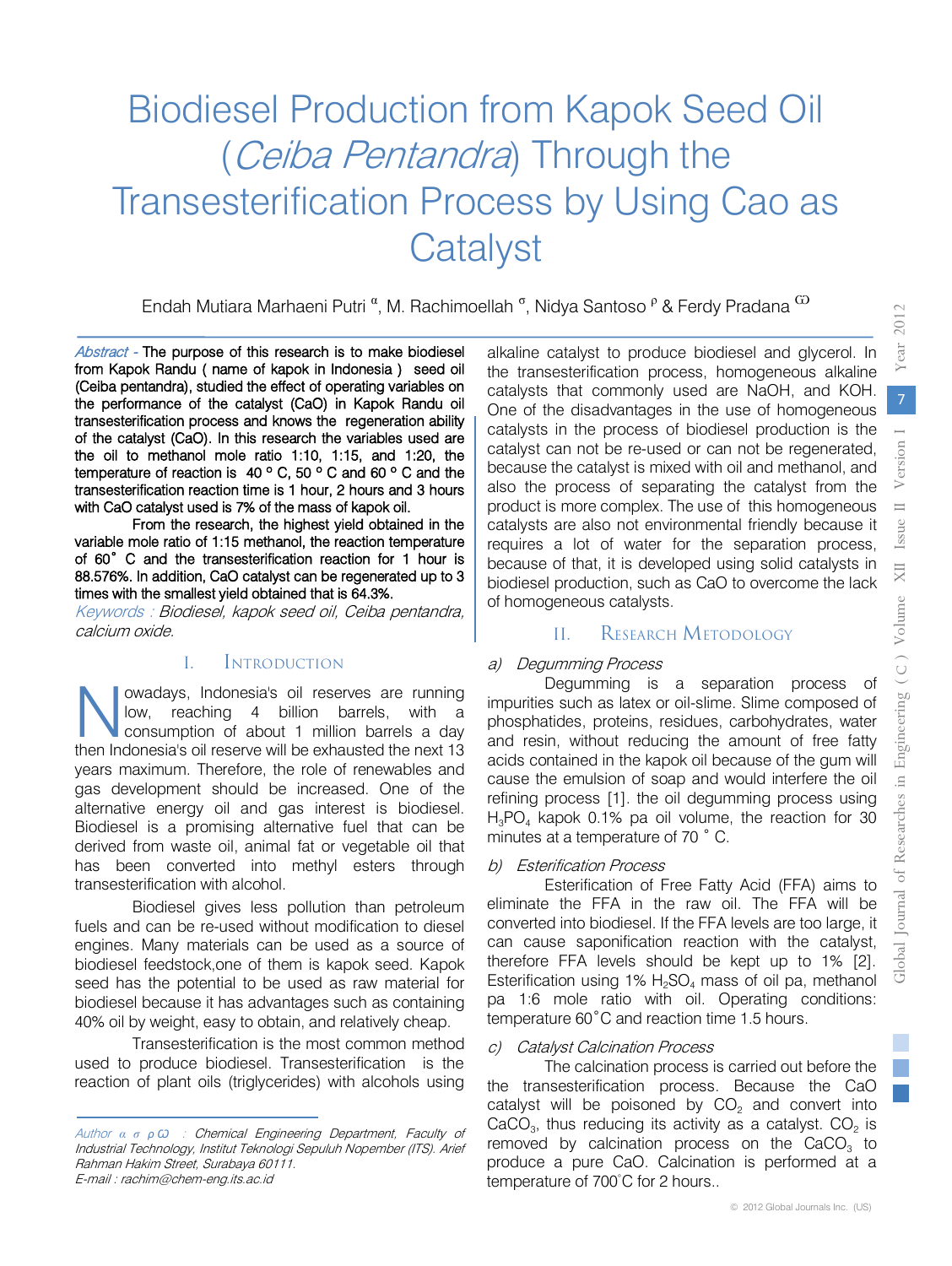#### d) Transesterification Process

Bestermeaten rocess<br>Transesterification performed by inserting methanol into a three neck flask with a variable ratio of 1:10, 1:15, 1:20 mol ratio of methanol. Secondly, adding CaO catalyst as many as 7% of the mass of the inlet oil. After a homogeneous mixture, kapok oil is inserted into a three neck flask and heated at a variable temperature 40,50,60℃ in 1,2,3 hours of stirring. After the reaction, CaO catalyst is screened by using a filter paper (0.7  $\mu$ m) and then we separate the FAME formed with glycerol using a glass funnel separator.

#### e) Analysis

Analysis conducted are the analysis of FFA content in the oil using titrimetric methods, analysis of biodiesel density, analysis of viscosity biodiesel using Ostwaldz viscometer, and GCMS analysis to view the content of the biodiesel produced

# III. RESULTS AND DISCUSSION

#### a) Effect Of The FFA Content On Oil

Based on the analysis of FFA levels in kapok oil that used as raw material for the biodiesel production, oil content of FFA obtained is 9.317%. FFA value exceeds the maximum amount of FFA content to do the process of transesterification, which is a maximum of 1%. Therefore esterification process should be carried out.

Levels of FFA in the oil feedstock should be measured every period of time due to increased levels of FFA in the oil along with storage time. Factors that affect the speed increased levels of FFA in oil feedstock include temperature and humidity, therefore it is important to put the oil on the conditions of low humidity and low temperatures to prevent growth of FFA that resulting decreased efficiency and yield process.[3].

#### b) Density Analysis Results

The density is the weight per unit volume ratio. These characteristics related with calor value and the power generated by diesel engines per unit volume of fuel. If biodiesel has a density exceeding the provisions, the incomplete reaction will occur at the conversion of vegetable oil. Biodiesel that below the quality, should not be used for diesel engines because of will increase emissions, and cause damage to the machine [4].

From the analysis of all variable, according to the results obtained with the standard biodiesel according to SNI 04-7182-2006, which is the density still in the range 0.850 to 0.890  $g/cm<sup>3</sup>$ .

#### c) Viscosity Analysis Results

Yield of biodiesel or Fatty Acid Methyl Ester (FAME) produced can also be estimated through the viscosity of biodiesel rates. Conversion of triglycerides into methyl esters through the transesterification process resulting a reduce on molecular weight of triglycerides and reduce its viscosity. Viscosity is one of

important parameter in the feasibility of using biodiesel in diesel engines [5].

Viscosity is the resistance of the fluid held in a capillary tube againts the force of gravity which is usually expressed in the time required to flow at a certain distance. If the viscosity is higher, the higher resistance will be. It is very important because it affects the performance of injectors in diesel engines. Fuel atomization is also very dependent on the viscosity, higher viscosity makes atomized fuel into larger droplets with high momentum and have a tendency to collide with the cylinder wall relatively cool. This leads to an increase in deposits and fuel emissions. Instead with low-viscosity fuel will produce a very subtle spray and can not get into the combustion cylinder thus forming the fuel rich zone which led to the formation of soot. Viscosity also related to the viscosity lubrication or lubrication properties of fuel. Relatively high viscosity has better lubrication properties [4].

From the analysis viscosity on the whole variable from the transesterification process the results obtained with the standard biodiesel according to SNI 04-7182-2006, is still in the range 2.3 – 6 Cst.

#### d) GCMS Analysis Results

Table 1 : Library data of 3 best hits, GCMS analysis on Peak Number : 3, time : 16,72 minute, Area : 3197204978, %Area : 22,3 %

| No            | Content                               | Qual |
|---------------|---------------------------------------|------|
|               | acid,<br>Hexadecanoic<br>methyl ester | 99   |
| $\mathcal{P}$ | acid,<br>Hexadecanoic<br>methyl ester | 98   |
| 3             | acid,<br>Hexadecanoic<br>methyl ester | 98   |

Table 2 : Library data of 3 best hits, GCMS analysis on Peak Number : 8, time : 18,70 minute, Area : 10213727390, %Area : 70,71 %.

| חמ            | Content                   | Qual |
|---------------|---------------------------|------|
| 1             | 10,13-Octadecadienoic     | 96   |
|               | acid, methyl ester        |      |
| $\mathcal{P}$ | 9,12-Octadecadienoic      | 96   |
|               | acid (Z,Z)-, methyl ester |      |
| 3             | 9,12-Octadecadienoic      | 96   |
|               | acid (Z,Z)-, methyl ester |      |

Table 3: Library data of 3 best hits, GCMS analysis on Peak Number : 9, time : 18,82 minute, Area : 485394187, %Area : 3,36 %.

| ง∩ | Content      |       | Qual |
|----|--------------|-------|------|
|    | Octadecanoic | acid, | 99   |
|    | methyl ester |       |      |
| 2  | Octadecanoic | acid, | 99   |
|    | methyl ester |       |      |
| З  | Octadecanoic | acid, | 98   |
|    | methyl ester |       |      |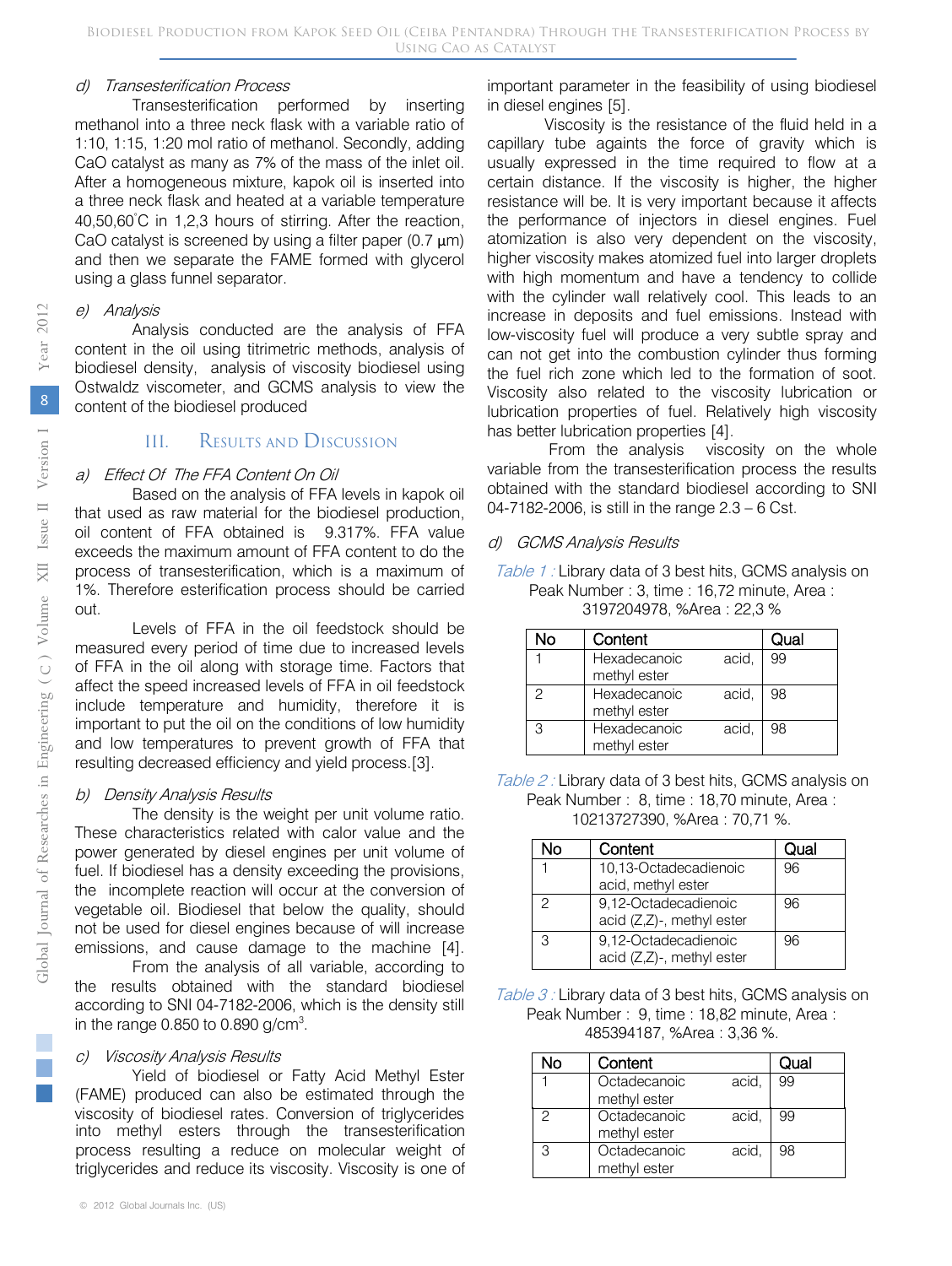From the GCMS Analysis gained the content of methyl ester with % Area as 22,3 % (Hexadecanoic acid / Methyl Palmitic), 70,71%, and 3,36% (Octadecanoic acid / Methyl Stearic). We can conclude that Kapok seed oil can be used as a raw material for biodiesel production.

#### e) Effect of temperature on biodiesel yield



Figure 1 : The effect of temperature on biodiesel yield charts in kapok oil transesterification reaction at a ratio of oil: methanol =  $1:10$  mol ratio.



Figure 2 : The effect of temperature on biodiesel yield charts in kapok oil transesterification reaction at a ratio of oil: methanol  $= 1:15$  mol ratio.



Figure  $3$  : The effect of temperature on biodiesel yield charts in kapok oil transesterification reaction at a ratio of oil: methanol  $= 1:20$  mol ratio.

The usage of heterogeneous catalysts will make the reaction mixture consisting of three-phase system, oil-methanol-catalyst, where the reaction is slowed down due to the diffusion resistance between the phases. However, the reaction rate can be accelerated at higher temperatures [6]. Effect of temperature on reaction rate can be explained through the theory of chemical reaction kinetics. An increase in temperature will result in increasing fraction of molecules that have a high speed and therefore has a high kinetic rate [7]. Effect of temperature on the transesterification reaction of kapok oil is examined at 40, 50, 60 ◦ C, in the reaction conditions, oil: methanol, 1:10, 1:15, 1:20 mole ratio and reaction time 1, 2, 3 hours. As shown in figure 1,2,3 reaction rate was slow at low temperatures and increases with increasing temperature, in accordance with the laws of kinetics reactiom. Optimum yield of biodiesel obtained at a temperature of 60 °C at all the variables in this experiment.

## f) Effect of time reaction on biodiesel yield



Figure 4 : The effect of reaction time on biodiesel yield charts in kapok oil transesterification reaction at a ratio of oil: methanol  $= 1:10$  mol ratio.



*Figure 5:* The effect of reaction time on biodiesel yield charts in kapok oil transesterification reaction at a ratio of oil: methanol =  $1:15$  mol ratio.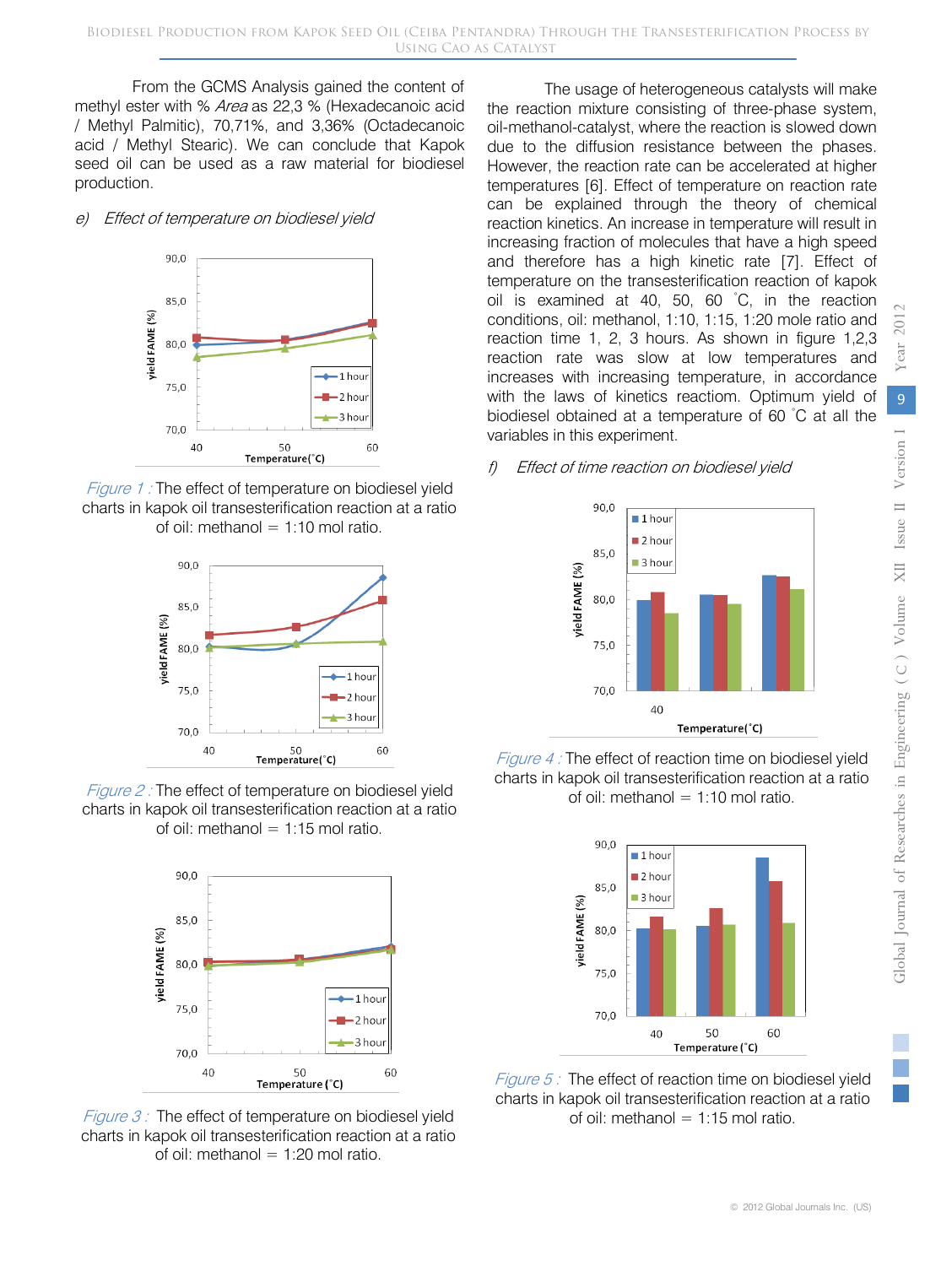

*Figure 6 :* The effect of reaction time on biodiesel yield charts in kapok oil transesterification reaction at a ratio of oil: methanol  $= 1:20$  mol ratio.

The reaction time will be directly proportional to the percent yield of biodiesel obtained. The rate of conversion increases with the length of reaction time. Diglycerides and monoglycerides at the beginning of the reaction time, will increases and then decreases. In the end, the amount of monoglycerides will be higher than diglycerides. And monoglycerides required for the transesterification reaction [8]. From figure 4,5,6 the effect of reaction time on biodiesel yield produced can be seen. Optimum biodiesel yield obtained on a variable ratio oil: methanol = 1:15 mol ratio, temperature of 60  $\circ$ C, and reaction time 1 hour, the resulting yield of 88.576%. While the increase in reaction time at 3 hour reaction time, have lowered the yield obtained in all variables, it because CaO catalyst can adsorb the product [9]. CaO catalyst has a tendency to absorb products when the reactants in a lack, thereby it reduce the activity of the catalyst due to the active surface of the catalyst is covered by the absorbed products (monoglycerides, diglycerides, triglycerides, and glycerol) that resulting yield decrease [2].

#### g) Effect of mol ratio on biodiesel yield







Figure  $8$  : The effect of mol ratio on biodiesel yield charts in kapok oil transesterification reaction at a ratio of oil: methanol  $= 1:15$  mol ratio.



Figure 9 : The effect of mol ratio on biodiesel yield charts in kapok oil transesterification reaction at a ratio of oil: methanol  $= 1:20$  mol ratio.

In stoichiometry, one mole of triglycerides requires three moles of methanol in the transesterification reaction to produce methyl esters (biodiesel). Transesterification is reversible reaction, that the excess methanol is made to run the reaction toward the formation of methyl esters (biodiesel). From the figure 7,8,9 can be seen that the yield increased with increasing molar ratio. As a comparison, biodiesel yield increased from 80.5% to 82.648% (variable 50 ◦ C, time 1 hour) when mole ratio increased from 1:10 to 1:15. But the yield decreased when the mole ratio increased to 1:20 (80.621%). This happens because the catalyst has decreased due to higher content of methanol [6]. Therefore, the optimum mole ratio of oil: methanol for these experiments was 1:15.

#### h) CaO Catalyst Regeneration

In order to examine the regeneration of the catalyst CaO, CaO catalyst is separated from the reaction mixture using filter paper size of 0.7 μm. After that the catalyst was washed with methanol and dried in an oven at 100  $^{\circ}$  C for 1 hour [9]. Before the transesterification process, the catalyst recalcined back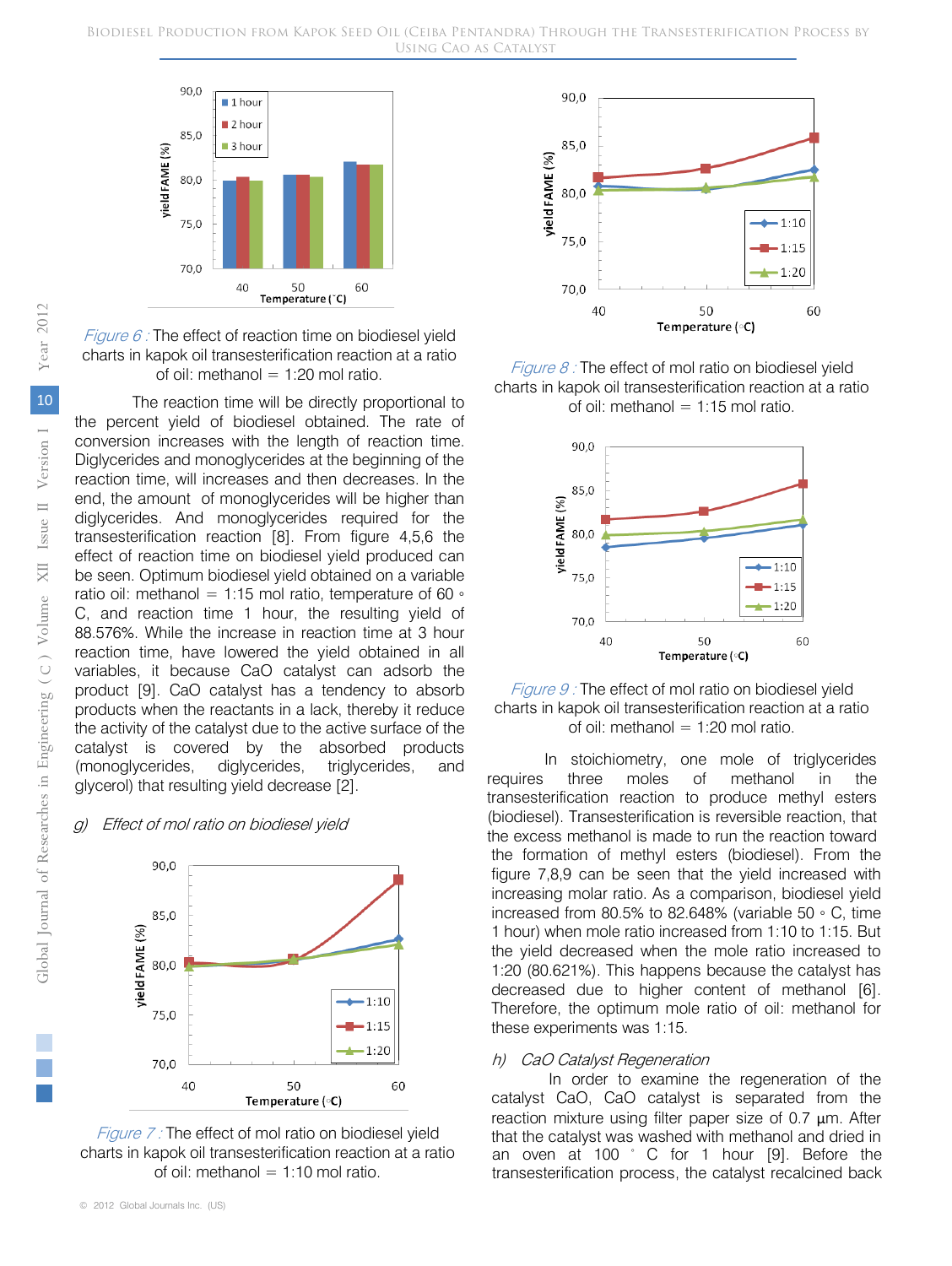at a temperature of 700 °C for 2 hours. Transesterification process performed on variable ratio oil: methanol = 1: 10 mole ratio, at 60 °C and a reaction time of 1 hour.



Figure 10 : CaO Catalyst Regeneration Charts.

The results obtained in Figure 10 show that the CaO catalyst can regenerated for 3 times, after being used as much as 3 times the yield of biodiesel have declined by 64.3%, so it is not continue to regenerate again.

# IV<sub>CONCLUSION</sub>

From this research several conclusions can be made:

- 1. Based on the results of GCMS analysis can be seen that the kapok seed oil can be used as raw material for biodiesel.
- 2. The highest levels of FAME produced under conditions of oil to methanol mole ratio 1:15, reaction temperature 60 ˚ C, and reaction time of 1 hour, amounting to 88.576%.
- 3. CaO catalyst can be regenerate back 3 times with the smallest yield obtained in the amount of 64.300%.

# V. ACKNOWLEDGMENTS

The author would like to thank Prof. Dr. Ir. Tri Widjaja, M.Eng, as Chairman of the Department of Chemical Engineering-FTI ITS.

# REFERENCES RÉFÉRENCES REFERENCIAS

- 1. D. R. Erricson, "Edible Fats and Oils Processing: Basic Principles and Modern Practices : World Conference Proceedings (Book style with paper title and editor)," The American Oil Chemists Society (1990) 124-126.
- 2. A. Pandey, C. Arroche, S. C. Ricke, C. Dussap, E. Gnansounou, "Biofuels (Book style)". Academic Press (2011) 362-362.
- 3. T. H. Applewhite, "Proceedings of the world conference on oilseed (Book style with paper title

and editor)". The American Oil Chemists Society (1993) 120-122.

- 4. H. Dewajani, "Potensi Minyak Kapok Randu (Ceiba Pentandra) sebagai Bahan Baku Biodiesel," Politeknik Negeri Malang (2008).
- 5. M. E. Borges, "Estimation Of The Content Of Fatty Acid Methyl Esters (FAME) In Biodiesel Samples From Dynamic Viscocity Measurements," Chemical Engineering Departement, University of La Laguna, Spain (2010).
- 6. X. Liu, H. HE, Y. Wang, S. Zhu, X. Piao, "Transesterification Of Soybean Oil To Biodiesel Using Cao As A Solid Base Catalyst," State Key Laboratory of Chemical Engineering, Tsinghua University, Beijing, China (2007).
- 7. W. L. Masterton, C. N. Hurley, E. J. Neth, "Chemical Principels and Reactions (Book style)", Cengage Learning (2011).
- 8. F. Ma, M. A. Hanna, "Biodiesel Production : A Review," Departement of Food Science and Technology, University of Nebraska, Lincoln:USA (1998).
- 9. Y. H. Taufiq-Yap, H. V. Lee, M. Z. Hussein, R. Yunus, "Calcium Based Mixed Oxide Catalysts For Methanolysis of Jatropha Curcas Oil To Biodiesel". University Putra Malaysia, Selangor, Malaysia (2010).
- 10. S. Sankaranarayan, C. A. Antonyraj, S. Kannan, "Transesterification of edible, non-edible, and used cooking oils for biodiesel production using calcined layered double hydroxides as reusable base catalysts," Centre Salt and Marine Chemicals Research Institute, GB Marg, Bhavenagar, India(2011).

ear 2012